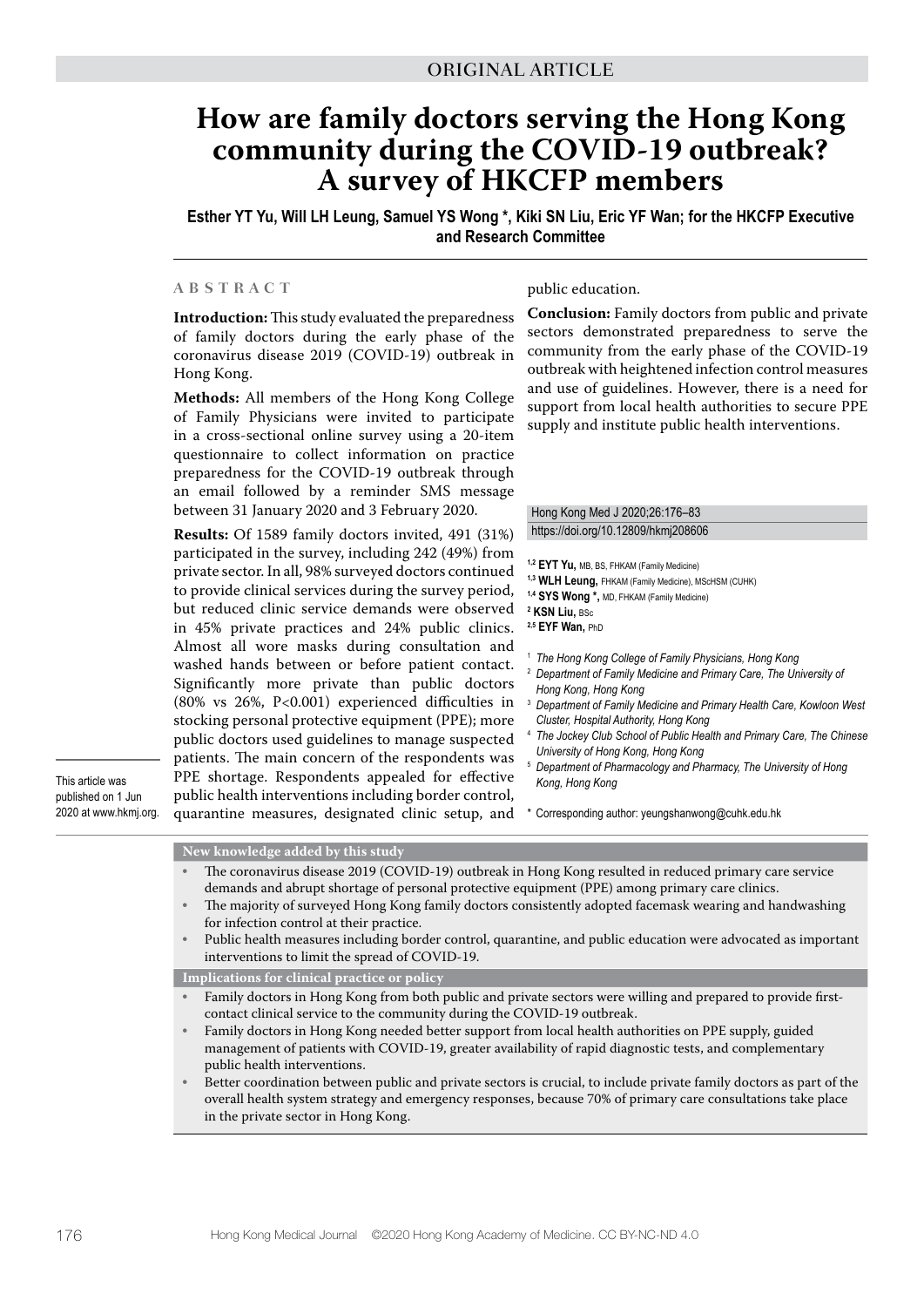## **Introduction**

Family doctors, serving as the first point of professional contact for patients, are inevitably first to identify probable cases of coronavirus disease 2019 (COVID-19) among the many patients presenting with respiratory symptoms each day.1 Family doctors in Hong Kong have experience in dealing with the severe acute respiratory syndrome (SARS) epidemic in  $2003^{2,3}$  and the H1N1 pandemic in  $2009.^{4,5}$ However, their preparedness in handling another outbreak of a novel infectious disease has not been explored. Furthermore, Hong Kong has a dual-track healthcare system in which 70% of primary medical care, especially acute episodic care, is provided in the private sector where practice settings and resources vary and differ from those of public clinics.<sup>6-8</sup> Family doctors play a crucial role in the community to offer first contact and coordinated care for patients, and their preparedness, perceptions, and attitudes towards COVID-19 are particularly important to inform future strategies for responding to epidemics. Hence, the Hong Kong College of Family Physicians (HKCFP) conducted an online survey among its members to evaluate preparedness and to identify clinic-related challenges of private and public family doctors who were providing primary care services during the early phase of the evolving COVID-19 outbreak in Hong Kong.

## **Methods**

All family doctors who are HKCFP members were invited to complete an online survey. The structured questionnaire (online supplementary Appendix 1) comprised 20 questions. Twelve closed-ended questions assessed the effects of the COVID-19 outbreak (at the time of the survey, the World Health Organization had not announced it as a pandemic) on clinical services and the preparedness of the responding family doctors, such as changes in infection control practice. An open-ended question invited respondents to express their concerns towards the COVID-19 outbreak and suggest measures that would facilitate their clinical practice. The last seven questions collected demographics of the respondents. The survey questions were modified from a previous survey for primary care doctors in Hong Kong and Canada<sup>9,10</sup> and pilot-tested by a panel of experienced academic family doctors and HKCFP Research and Executive Committee members. Invitation e-mails and short message service reminders were sent to target participants between 31 January 2020 and 3 February 2020.

Descriptive statistics were used to summarise the characteristics of the respondents. Respondents were stratified by their practice sector (ie, public vs private). The differences in the effects of the COVID-19 outbreak on the clinical practices, clinic

## 香港家庭醫學學院會員問卷調查:2019冠狀病 毒病爆發期間家庭醫生在社區服務的情況

## 余懿德、梁樂行、黃仰山、廖思雅、尹旭輝;香港家庭 醫學學院常務及研究委員會

引言:本研究旨在評估香港2019冠狀病毒病(COVID-19)爆發早期 家庭醫生的準備情況。

方法:邀請香港家庭醫學院所有會員參加一項橫斷面在線調查,問 卷共20項目,於2020年1月31日至2020年2月3日期間進行,並通過 電子郵件和提醒短訊方式收集有關COVID-19爆發的實踐準備情況資 料。

結果:被邀請的1589名家庭醫生中,491名(31%)參與問卷調查, 其中242名(49%)為私家醫生。問卷調查期間98%受訪醫生繼續提供 臨床服務,但45%私家醫生和24%公立醫院醫生表示服務需求則有所 減少。絕大部份受訪醫生表示問診時會戴口罩以及接觸患者之前或期 間會洗手。較多私家醫生表示個人防護裝備存量不足(80%比26%, P<0.001),較多公立醫院醫生會使用相關指引管理可疑患者。受訪 者最關注的是個人防護裝備短缺問題。他們也呼籲當局應採取有效公 共衛生干預措施,包括邊境管制、檢疫措施、指定診所設置和公眾教 育。

結論:公立醫院和私家家庭醫生在COVID-19爆發初期便作好為社區 服務的準備並加強感染控制措施和準則,然而,個人防護裝備供應和 採取公共衛生干預措施還需要有關當局支持。

service, and infection control practices between public and private family doctors were evaluated by Pearson Chi squared test. Thematic analysis was performed on the respondents' free comments and suggestions. The responses were reviewed independently by two investigators and consolidated into themes. Inconsistencies were resolved by discussion between the two investigators to reach consensus on a common theme. The consolidated themes from the respondents' suggestions and concerns were further stratified by respondents' practice sector using descriptive statistics.

All significance tests were two-tailed and those with a P value of <0.05 were considered statistically significant. The statistical analysis was executed by Stata (Version 16.0; StataCorp LLC, College Station  $[TX]$ , US).

Since the survey was initially conducted to examine the needs and preparedness of frontline family doctors who are members of the HKCFP during the early phase of COVID-19 outbreak in Hong Kong, ethics approval was obtained from the Survey and Behavioural Research Ethics Committee of The Chinese University of Hong Kong subsequently for data analysis and presentation.<br>The Strengthening the Reporting

Strengthening the Reporting of Observational Studies in Epidemiology (STROBE) checklist for cross-sectional studies was used in the drafting of this article.<sup>11</sup>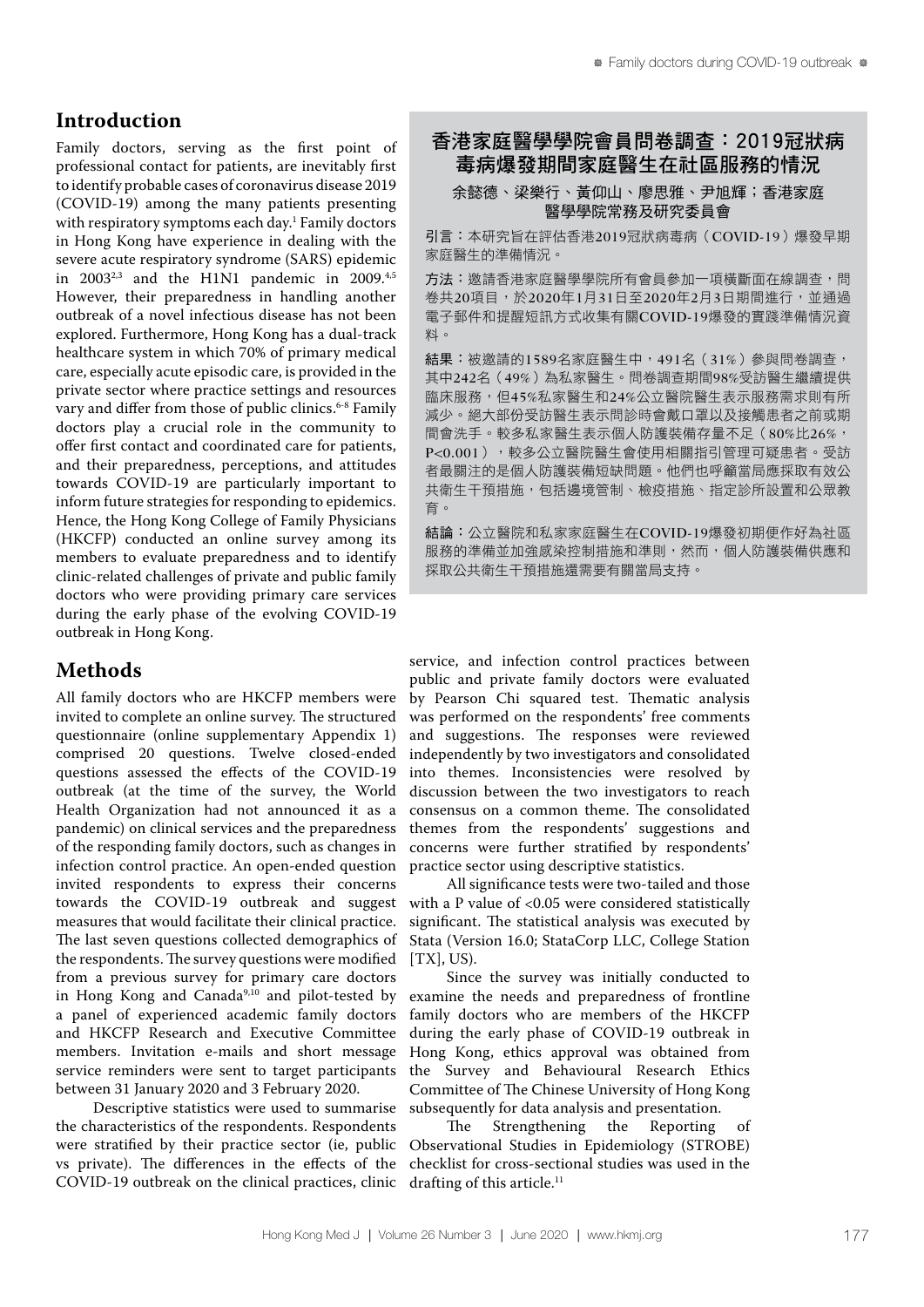## **Results**

Of 1589 HKCFP members invited to complete the survey, 491 (31%) provided a complete and valid response (Table 1). Of the respondents, 393 (80%) had attained higher qualifications in Family Medicine. Among the respondents, 236 (48%) worked at public primary care clinics operated by the Hospital Authority or Department of Health, and 242 (49%) worked in the private sector, half of whom were solo practitioners. The ratio of public to private sector respondents was approximately 1:1.

## **Effects of the COVID-19 outbreak on clinical practices and regular clinic services**

The vast majority of the respondents (n=482, 98%)

TABLE 1. Characteristics of respondents\*

|                                                           | <b>Respondents</b><br>$(n=491)$ |
|-----------------------------------------------------------|---------------------------------|
| Age (years)                                               | $45.0 \pm 11.5$                 |
| Sex                                                       |                                 |
| Female                                                    | 201 (40.9%)                     |
| Male                                                      | 290 (59.1%)                     |
| Qualification                                             |                                 |
| Higher qualification in Family<br>Medicine                | 393 (80.0%)                     |
| Without higher qualification in Family<br>Medicine        | 82 (16.7%)                      |
| Others                                                    | 16 (3.3%)                       |
| Employed full time                                        | 440 (89.6%)                     |
| Type of practising clinic†                                |                                 |
| Public sector                                             | 246 (50.1%)                     |
| Primary care clinic operated by<br>Hospital Authority‡    | 201 (81.7%)                     |
| Primary care clinic operated by<br>Department of Health § | 35 (14.2%)                      |
| Specialist out-patient clinic                             | 12 (4.9%)                       |
| Accident & Emergency<br>Department                        | 7(2.8%)                         |
| Private sector                                            | 242 (49.3%)                     |
| Solo practice                                             | 124 (51.2%)                     |
| Group practicell                                          | 105 (43.4%)                     |
| Out-patient department of private<br>hospital             | 19 (7.9%)                       |

Data are shown as mean  $\pm$  standard deviation or No (%)

† Three surveyed family doctors worked in both public and private sectors. Some doctors worked in more than one clinic in both sectors

‡ General Out-Patient Clinic/Family Medicine Integrated Clinic/ Training Centre/Hospital Authority Staff Clinic

§ Department of Health (DH) Family Clinic/Other DH centres/ clinics (eg, Elderly Health Centre, Maternal and Child Health Centre)

|| Group private clinic/institutional clinic, including charitable organisation clinic & exempted clinic in public section/clinic in university/tertiary institution/clinic & mobile clinic of the Family Planning Association of Hong Kong in public section continued to provide clinic services although most of their clinic practices (n=428, 87%) had been affected by the COVID-19 outbreak (Fig 1, online supplementary Appendix 2). Significantly a higher proportion of private than public family doctors reported reduced clinic service demands during this outbreak (n=111 [45%] vs n=60 [24%], P<0.001). Half of the surveyed family doctors adjusted non-acute



FIG 1. Effects of the COVID-19 outbreak on (a) clinical practices and (b) regular clinic service of family doctors in the public and private sectors in Hong Kong\* Abbreviations: COVID-19 = coronavirus disease 2019;

 $ns = not$  significant

Impact on clinical practices:  $1 =$  Clinical practice affected;  $2 =$  Change in service demands (increase or decrease); 3 = Encounter patients with suspected/confirmed COVID-19; 4 = Problems in stocking personal protective equipment;  $5 =$  Use of guideline to assist clinical decision for diagnosing COVID-19 infection;  $6 =$  Need for training to deal with the COVID-19 outbreak. Impact on regular clinic service:  $1 = No$  change needed to sustain regular essential primary care services:  $2 =$  Increase office hours;  $3 =$  Shorten patient consultation time;  $4 =$  Ask patients to go to other clinics;  $5 =$  Cancel or change regular non-acute patient appointments;  $6 =$  Close the clinic. Private sector includes 3 doctors who worked in both sectors

† Significant difference was noted between public and private sectors (P<0.05) by Chi squared test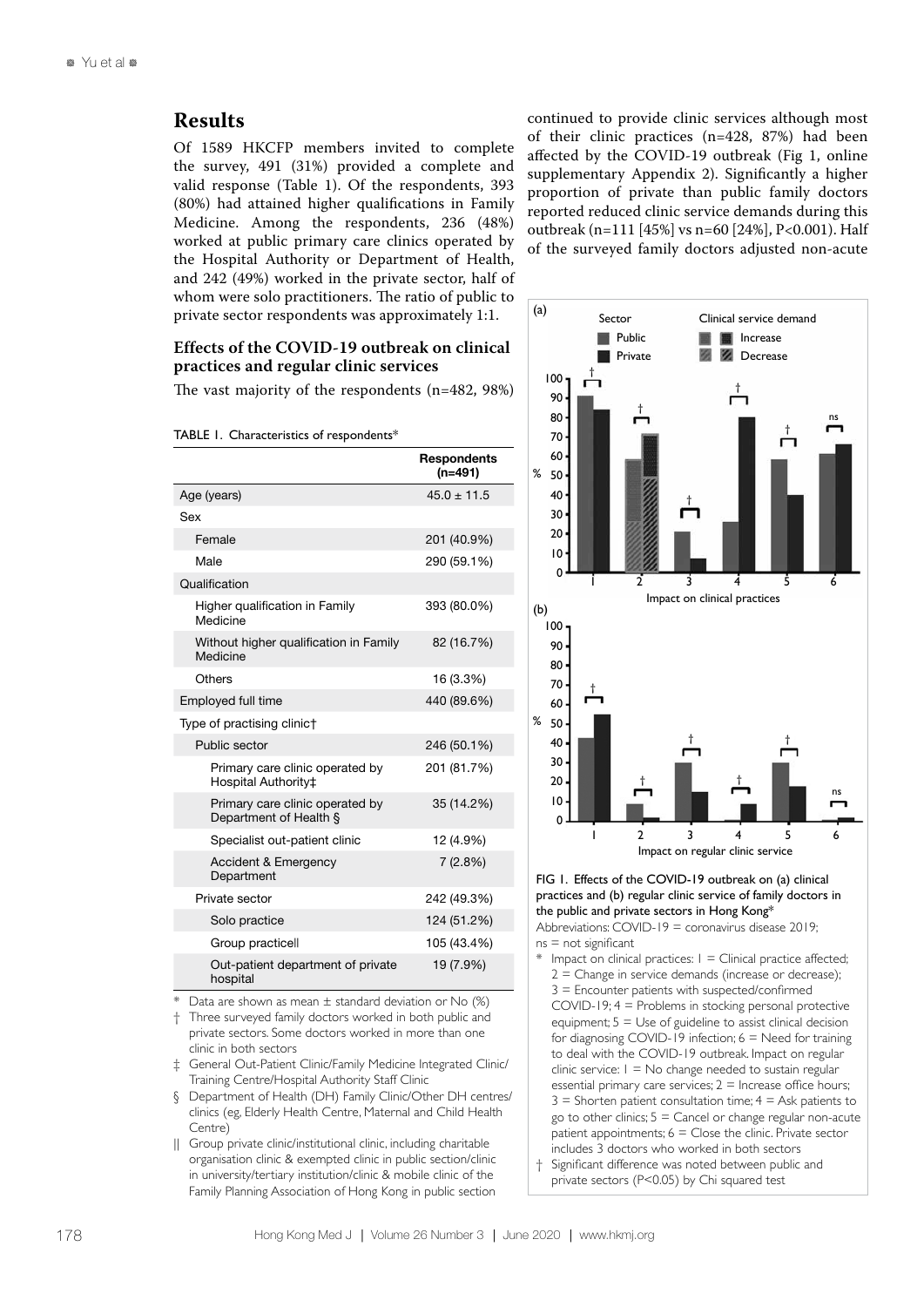consultation services and/or reduced consultation time. As of 4 February 2020, over 140 patients with suspected severe acute respiratory syndrome coronavirus 2 (SARS-CoV-2) infection had been encountered by 70 (14%) surveyed family doctors; one public family doctor reported a patient who was subsequently confirmed to have SARS-CoV-2 infection. Among the surveyed family doctors, 310 (63%) perceived needs for more training on how to deal with the COVID-19 outbreak. At time of the survey, to assist clinical decision making for diagnosing COVID-19, guidelines from the Centre for Health Protection or the Hospital Authority were used by public family doctors more frequently than by private family doctors (n=143 [58%] vs n=98 [40%], P<0.001). Conversely, 195 (80%) of the surveyed private family doctors encountered problems in stocking personal protective equipment (PPE).

## **Changes in infection control practices in response to the COVID-19 outbreak**

Nearly all respondents wore masks during consultations (n=490, 99%) and washed hands between or before patient encounter (n=486, 99%) [Fig 2 and Supplementary Appendix 2]. A greater proportion of public than private family doctors insisted patients wear masks during consultations (n=210 [85%] vs n=165 [67%], P<0.001) and routinely screened patients' body temperatures (n=211 [86%] vs n=183 [75%],  $P=0.002$ ). In contrast, a greater proportion of private than public family doctors cleaned work surfaces with antiseptics at least once a day (n=223 [91%] vs n=200 [81%], P=0.002) and installed air purifiers (n=71 [29%] vs n=35 [14%],  $P < 0.001$ ).

## **Suggested measures to respond to the COVID-19 outbreak**

Of the respondents, 159 (32%) answered the openended question, among which 135 (85%) suggested measures to be instituted by government and/or local health authorities to facilitate frontline family doctors to respond to the COVID-19 outbreak (Table 2). A significant proportion of respondents (n=52, 39%) appealed to the government, health service providers and/or professional bodies for securing adequate supply of PPE, especially surgical masks, for frontline healthcare workers as well as the general public. There was a strong call (n=49, 36%) for more effective public health policy to contain the outbreak, such as border control and/or quarantine measures for returning residents and travellers to reduce imported cases. Two respondents (1.5%) had expectations for better coordination between the public and private sectors with respect to role delineation and resource allocation, for example, setting up a Primary Care Authority to maximise



FIG 2. Clinic infection control practices of family doctors in the public and private sectors in Hong Kong in response to the COVID-19 outbreak\*

Abbreviations: COVID-19 = coronavirus disease 2019;  $ns = not$  significant

- $*$  Impact on clinic infection control practices:  $I = Wear$  mask during consultations;  $2 =$  Wash hands between or before patient encounter;  $3 =$  Insist every patient to wear a mask during consultations;  $4 =$  Screen / measure every patient's body temperature as a routine procedure;  $5 =$  Clean work surface with antiseptics at least once a day;  $6 = All$ staff have to wear masks;  $7 =$  Open all the windows;  $8 =$  Install air purifiers;  $9 =$  Request all staff to check their body temperature before coming to work. Private sector includes 3 doctors who worked in both sectors
- † Significant difference was noted between public and private sectors (P<0.05) by Chi squared test

efficiency and effectiveness of scattered primary healthcare delivery locally. Some family doctors (n=9, 7%) advocated for the introduction of designated clinics and requested availability of rapid diagnostic tests. A few respondents (n=8, 6%) stressed the importance of public education on infection control practice and reporting accurate travel and contact history during consultation.

## **Concerns of Hong Kong family doctors in response to the COVID-19 outbreak**

Nineteen respondents (4%) expressed personal concerns that were consolidated into six themes (Fig 3 and online supplementary Appendix 3). The major concern was the risk of SARS-CoV-2 infection, as a result of the lack of PPE, consultation with an asymptomatic patient with SARS-CoV-2 infection, or dishonest patients with unreliable history. Owing to the lack of rapid tests and/or PPE, two private family doctors (11%) worried that they would be unable to provide clinic services, resulting in public healthcare system overload. Three respondents (16%) raised concerns about the need to handle and/or clarify "fake news" (ie, misinformation).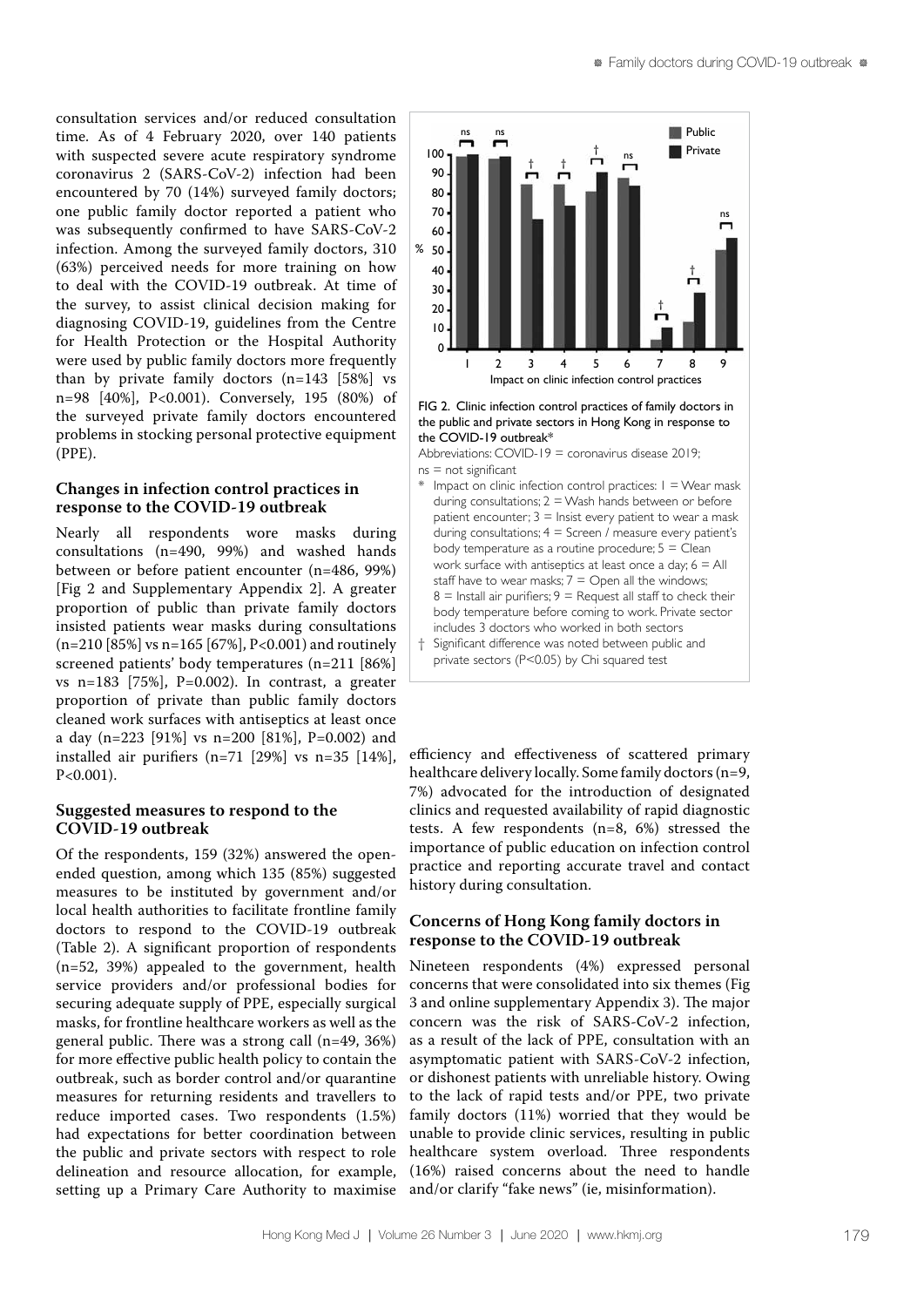|                                                                                                                                                   | <b>Respondents</b><br>$(n=135)$ |
|---------------------------------------------------------------------------------------------------------------------------------------------------|---------------------------------|
| To the Hong Kong SAR Government, health service providers, and professional bodies                                                                |                                 |
| Monitor and/or supply personal protective equipment for healthcare workers and/or the public                                                      | 52 (38.5%)                      |
| To the Hong Kong SAR Government                                                                                                                   |                                 |
| Establish effective border control and/or quarantine measures for returning residents and travellers                                              | 49 (36.3%)                      |
| Make accurate disclosure of travel history compulsory for patients                                                                                | 2(1.5%)                         |
| Institute penalties for dishonest patients                                                                                                        | 3(2.2%)                         |
| To health authorities (ie, Department of Health)                                                                                                  |                                 |
| Provide ongoing surveillance and update of SARS-CoV-2                                                                                             | 6(4.4%)                         |
| Provide updated scientific information of SARS-CoV-2 to doctors                                                                                   | 6(4.4%)                         |
| Educate public on infection control, immunity promotion, and importance of accurate travel,<br>occupation, and contact history                    | $8(5.9\%)$                      |
| Establish hotline for professional enquiries                                                                                                      | 1(0.7%)                         |
| To health service providers (ie, Hospital Authority and/or Department of Health)                                                                  |                                 |
| Establish guidelines for family doctors on appropriate triage and screening measures for handling<br>patients with suspected SARS-CoV-2 infection | 12 (8.9%)                       |
| Establish guidelines on proper clinic protocols for infection control (eg, ventilation system, use of<br>disinfectant)                            | 3(2.2%)                         |
| Arrange escort service for suspected cases to hospital                                                                                            | 1(0.7%)                         |
| Provide training for all frontline healthcare workers on proper use of personal protective equipment<br>(ie, how, when, required standards)       | 9(6.7%)                         |
| Provide rapid diagnostic tests                                                                                                                    | 5(3.7%)                         |
| Enhance coordination of primary care service between public and private sectors                                                                   | 2(1.5%)                         |
| Establish designated clinics to handle patients with suspected SARS-CoV-2 infection                                                               | $4(3.0\%)$                      |
| To other family doctors                                                                                                                           |                                 |
| Share experiences with other doctors (ie, provide peer support)                                                                                   | 1(0.7%)                         |
| Research studies on COVID-19 and SARS-CoV-2                                                                                                       | 1(0.7%)                         |

TABLE 2. Measures suggested by surveyed family doctors to facilitate their clinic practice during the COVID-19 outbreak

Abbreviations: COVID-19 = coronavirus disease 2019; SARS-CoV-2 = severe acute respiratory syndrome coronavirus 2

## **Discussion**

The vast majority of surveyed family doctors were committed to discharging their duties in the early phase of the COVID-19 outbreak despite clinical uncertainties, psychological distress arising from infectious risk to self and family, and corresponding significant effects on clinical services. Only 2% of the surveyed private family doctors had closed their clinics, compared with 8% during the SARS epidemic in 2003.9 These figures were also much lower than reported absenteeism rates of healthcare workers during influenza pandemics.<sup>12-14</sup> In the 2009 H1N1 pandemic in 2009, 59% of local primary care doctors reported higher demands in clinical services.<sup>4</sup> In contrast, in the present study, 25% of public family doctors and 45% of private family doctors reported reductions in clinical service demand. Different from an influenza outbreak when primary care doctors are tasked with providing confirmatory diagnostic tests and antiviral treatment, rapid diagnostic tests were not readily accessible in the primary care setting at

were available only in hospital settings. Patients with highly probable SARS-CoV-2 infection were sent directly to hospital isolation wards for further management. Patients suspecting themselves to have SARS-CoV-2 infection presented in large numbers to emergency departments instead of primary care clinics. Local citizens were also strongly encouraged to practise social distancing, especially avoiding areas of high contact risk, including clinics.15 Patients with other non-urgent health needs might opt to delay their clinic visits. Nevertheless, family doctors encountered probable SARS-CoV-2 infection, especially patients with milder, non-specific respiratory symptoms and with less clear travel and/or contact history. Thus, family doctors needed to remain vigilant in identifying suspected cases in the community during this period, while providing continuing care to other patients with unrelated medical conditions, mental health support for patients affected by the outbreak and educating healthy patients.

time of our survey, and treatments for COVID-19 COVID-19 was not clearly understood in the early Although the mode of transmission of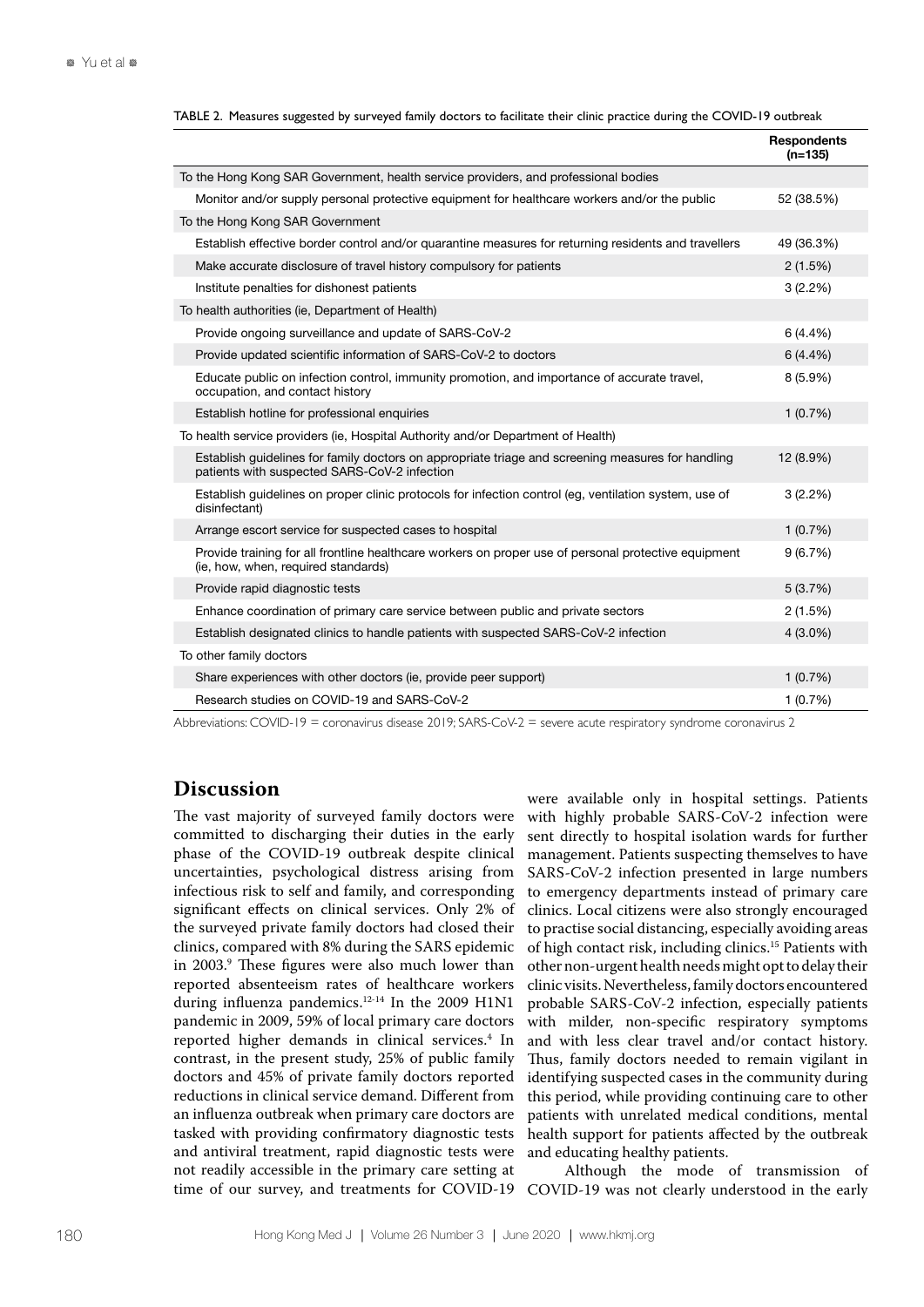

### FIG 3. Concerns of Hong Kong family doctors in response to the COVID-19 outbreak\*

Abbreviations: COVID-19 = coronavirus disease 2019; PPE = personal protective equipment

\* Family doctor personal worries: 1 = Risks of being infected by COVID-19 (due to the lack of PPE, asymptomatic COVID carrier and/or dishonest patients with unreliable history);  $2 =$  Affecting family members and cross-infection;  $3 =$  Overloading public healthcare system (due to lack of rapid tests and/or PPE);  $4 =$  Unable to provide clinic service because of lack of PPE; 5 = Available support for family doctors infected by COVID-19;  $6 =$  Need to handle/clarify fake news or misinformation

phase of outbreak, almost all surveyed family doctors readily adopted standard droplet and contact precautions, including wearing facemasks during consultation and washing hands before and/or between seeing patients as recommended by the Centre for Health Protection of Hong Kong.16 Wearing facemask during consultation became a common practice among family doctors in Hong Kong since the global outbreak of SARS.<sup>4,9,17</sup> Conversely, hand hygiene practices of family doctors were less consistent and varied between 45% before the H1N1 influenza epidemic<sup>4</sup> to 70% during SARS in 2003.9 In the present survey, 99% of family doctors reported washing their hands before patient encounters during the current outbreak, which has been proven more effective than facemask wearing alone in limiting the transmission of respiratory infections.18,19 The practice of other recommended infection control measures differed between public and private family doctors, reflecting practical challenges in their implementation. A particular infection control challenge for local small-sized clinics would be the required isolation of patients with suspected SARS-CoV-2 infection, where an extra single isolation room with or without negative pressure, or even a designated isolation area >1 m from the rest of the waiting area, was often unavailable.16 To protect other patients from possible cross-infection in clinics, respondents adjusted non-

acute patient appointments, shortened consultation times to avoid crowding of patients in the clinic, or divert patients to other clinics. Despite the variations, these infection control measures might be contributory to the zero-infection rate observed among primary care providers in Hong Kong at the time of the survey.

Many respondents considered public health policies and interventions in response to the COVID-19 outbreak to be important. There has been an escalation of infection control responses to the COVID-19 outbreak, especially wearing of facemasks, in the healthcare<sup>20</sup> and community settings.<sup>21</sup> Consequently, an acute shortage of facemasks was experienced by respondents, similar to the situation observed in the US.<sup>22</sup> Echoing the viewpoints of Australian general practitioners towards influenza pandemic management, family doctors from Hong Kong also considered that government and health authorities should be responsible for ensuring steady supply of PPE to frontline healthcare workers and/or the public.<sup>23</sup> A few surveyed family doctors commented that they would cease to provide clinical service if PPE became unavailable, owing to the high infection risk. Moreover, a large proportion of respondents advocated for border controls and quarantine measures to limit cross-border transmission.<sup>24</sup> Subsequently, border controls and mandatory quarantine were implemented on people arriving from mainland China in early February 2020,<sup>25</sup> and extended to travellers from most regions around the globe in March 2020.<sup>26</sup> These measures may have contributed to the relatively slow rise in the number of confirmed COVID-19 cases in Hong Kong.

Some private family doctors requested the introduction of designated fever clinics for the public, so that high-risk patients presenting with fever and/or respiratory symptoms could be diverted to a designated location and managed appropriately. Such arrangements would be particularly important for protecting the many small private clinics which lack the capacity to properly isolate highrisk patients. Designated clinics were successfully implemented in Hong Kong during the 2009 H1N1 pandemic<sup>5</sup> and in China and the US during the current COVID-19 outbreak.<sup>1,22</sup> Unfortunately, local citizens opposed these clinics owing to a fear of COVID-19 transmission in the neighbourhood. Instead, designated doctors were assigned to attend high-risk or febrile patients in certain public primary care clinics. However, the arrangement was not clear to the public nor frontline private family doctors and symptomatic patients continued to seek care from private family doctors. Despite repeated calls for coordinated care or clear role delineation of family doctors between public and private sectors at times of outbreak, this has still not been achieved.5,9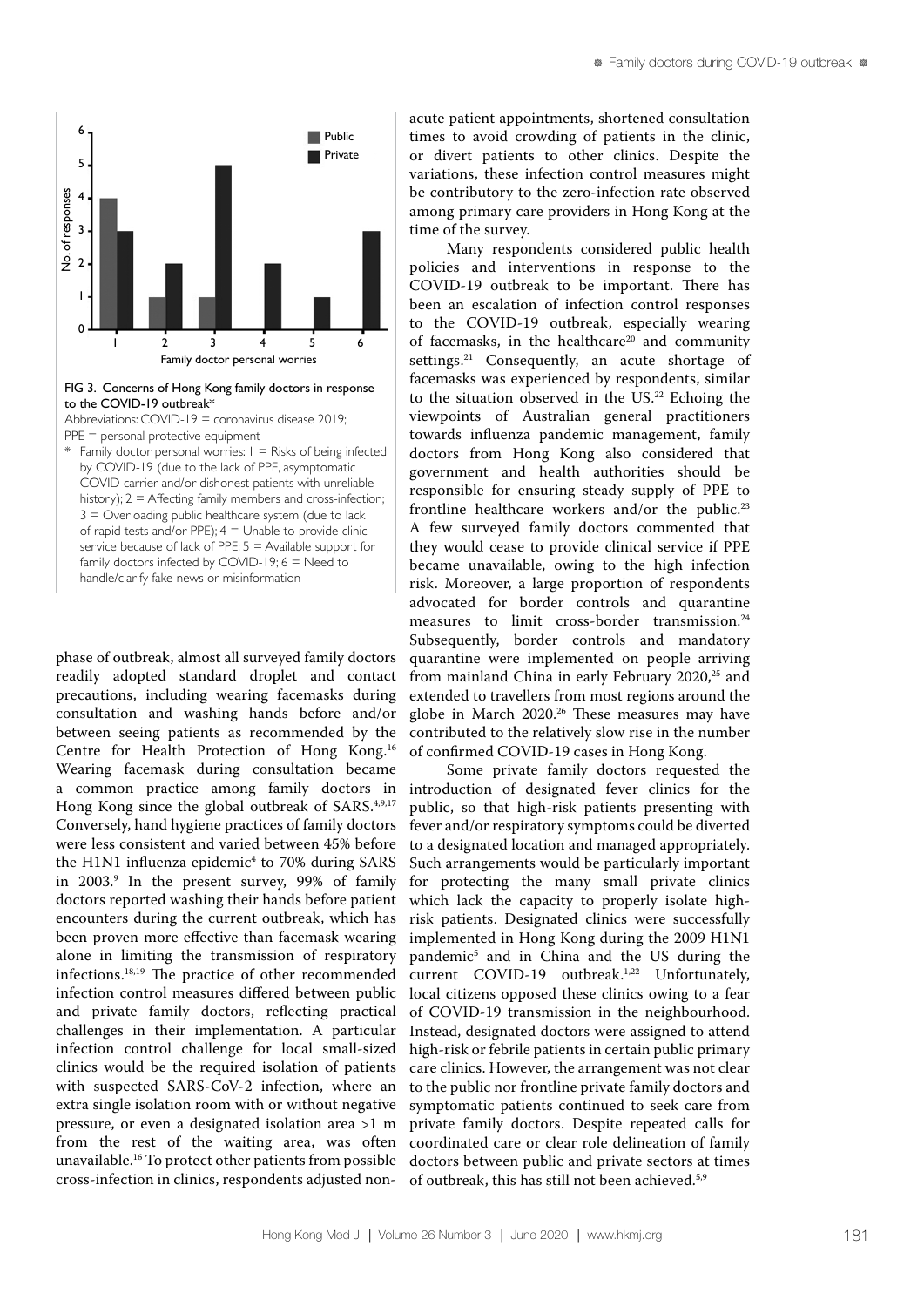### **Strengths and limitations of the study**

This study had two key strengths. First, our survey was conducted in the early phase of the COVID-19 outbreak, thus the survey rapidly captured the early effects of an emerging outbreak on primary care services and reflected the clinic preparedness and needs of frontline family doctors in Hong Kong. Second, our study covered family doctors from both public and private sectors, allowing for comparison between the two sectors. Possible service gaps in the current dual-track primary healthcare system could be readily identified to inform policy makers.

A major limitation of this study was the low response rate, attributable to the relatively short survey period. Although our response rate (31%) was lower than previous similar surveys among family doctors in Hong Kong during SARS (75%) and H1N1 pandemic (42%), the crude response rate was higher (n=491, vs 137 and 126, respectively). However, our respondents included only approximately 10% of the doctors listed in the Primary Care Directory.<sup>27</sup> Also, only HKCFP members and fellows were targeted in this survey. Hence, the sample might not be representative of all primary care physicians in Hong Kong. Lastly, as an observational study, reporting bias existed.

## **Conclusion**

Family doctors from both public and private sectors in Hong Kong reported willingness and preparedness to provide primary, continuous, and whole-person care to the community from the early phase of the COVID-19 outbreak. Despite limitations in clinic physical settings and potential for PPE shortages, most family doctors adopted standard precautions and effectively protected themselves and the public from cross-infection. Nevertheless, there is an obvious need for health authorities to improve role delineation and coordination between private and public primary care services and to provide relevant support during an outbreak, so that family doctors can continue to play their various roles in the community under the current dual-track primary healthcare system.

### **Author contributions**

Concept or design: SYS Wong, EYT Yu, WLH Leung. Acquisition of data: SYS Wong, EYT Yu, WLH Leung. Analysis or interpretation of data: All authors. Drafting of the manuscript: All authors. Critical revision of the manuscript for important intellectual content: All authors.

All authors had full access to the data, contributed to the study, approved the final version for publication, and take responsibility for its accuracy and integrity.

### **Conflicts of interest**

All authors have disclosed no conflicts of interest.

### **Acknowledgement**

We would like to thank The Hong Kong College of Family Physicians (HKCFP) Research and Executive Committee members who have contributed to the design of questionnaire and review of the draft, including Dr Angus Chan, Dr David Chao, Dr Catherine Chen, Dr Lap-kin Chiang, Dr Billy Chiu, Dr Cecilia Fan, Dr Ho-lim Lau, Dr Jun Liang, Dr Shuk-yun Leung, Dr Lorna Ventura Ng, Professor Martin Wong, and Dr William Wong; and Miss Erica So, Miss Crystal Yung, and Miss Angel Fung who provided administrative support for the study. We would also like to thank all the participating family doctors who responded promptly to this survey.

#### **Declaration**

This research has not been presented in any academic conference or published previously. Part of the findings from the survey was disseminated through a local press release on 10 March 2020.

#### **Funding/support**

This research received no specific grant from any funding agency in the public, commercial, or not-for-profit sectors.

### **Ethics approval**

This study was approved by the Survey and Behavioural Research Ethics Committee of The Chinese University of Hong Kong (Ref SBRE-19-578).

### **References**

- 1. Li DK, Zhu S. Contributions and challenges of general practitioners in China fighting against the novel coronavirus crisis. Fam Med Community Health 2020;8:e000361.
- 2. Zhong NS, Zheng BJ, Li YM, et al. Epidemiology and cause of severe acute respiratory syndrome (SARS) in Guangdong, People's Republic of China, in February, 2003. Lancet 2003;362:1353-8.
- 3. Tsang KW, Ho PL, Ooi GC, et al. A cluster of cases of severe acute respiratory syndrome in Hong Kong. N Engl J Med 2003;348:1977-85.
- 4. Wong SY, Kung K, Wong MC, et al. Primary care physicians' response to pandemic influenza in Hong Kong: a mixed quantitative and qualitative study. Int J Infect Dis 2012;16:e687-91.
- 5. Lee A, Chuh AA. Facing the threat of influenza pandemic roles of and implications to general practitioners. BMC Public Health 2010;10:661.
- 6. Lee A. Seamless health care for chronic diseases in a dual health care system: managed care and the role of family physicians. J Manag Med 1998;12:398-405.
- 7. Working Party on Primary Health Care. Health for all, the way ahead: Report of the Working Party on primary health care. Hong Kong: Government Printer; 1990.
- 8. Wun YT, Lee A, Chan KK. Morbidity pattern in private and public sectors of family medicine/general practice in a dual health care system. Hong Kong Practitioner 1998;20:3-15.
- 9. Wong WC, Lee A, Tsang KK, Wong SY. How did general practitioners protect themselves, their family, and staff during the SARS epidemic in Hong Kong? J Epidemiol Community Health 2004;58:180-5.
- 10. Wong SY, Wong W, Jaakkimainen L, Bondy S, Tsang KK, Lee A. Primary care physicians in Hong Kong and Canada—how did their practices differ during the SARS